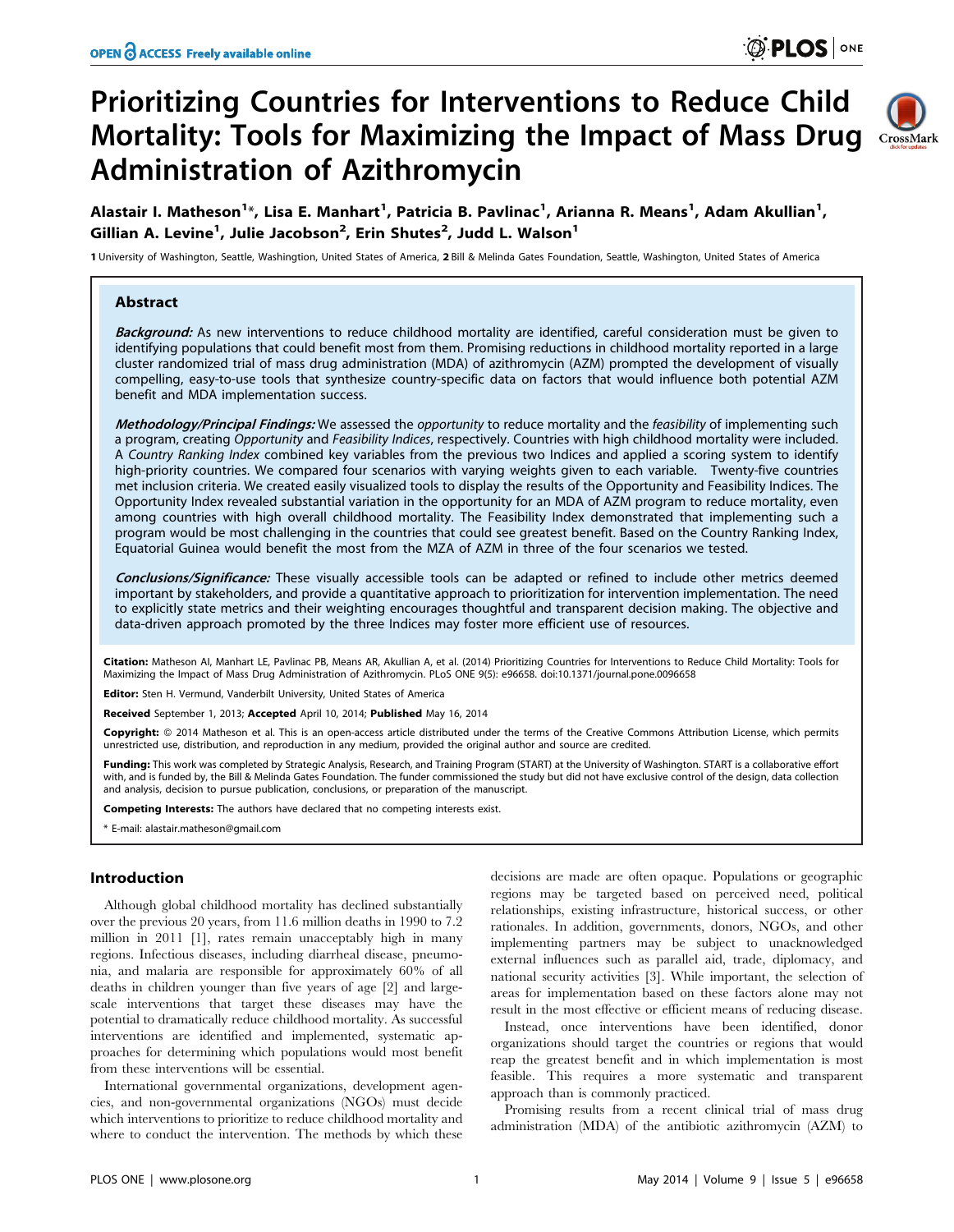control blinding trachoma provided the impetus to develop a datadriven tool for this purpose. The trial resulted in approximately a 50% reduction in mortality among children aged 1–9 years in treated communities compared to control communities (OR: 0.51, 95% confidence interval: 0.29–0.90), even though trachoma is not a direct cause of mortality [4]. Though the widespread adoption of MDA of AZM is controversial given the potential for antibiotic resistance to develop [5], developing a process for prioritizing where to begin implementing such an intervention should take place has wider utility as the techniques can be applied to other fields and interventions.

Our aim was to develop visually compelling, easy-to-use tools that synthesize country-specific data on factors that would influence both potential AZM benefit and MDA implementation success. The tools are designed to assist international decisionmakers in accessing and using available data to inform decisions about which countries should be prioritized for MDA of AZM to reduce childhood mortality.

## Methods

We identified countries that could benefit most from an MDA of AZM program by assessing two broad considerations: the opportunity to reduce mortality and the feasibility of implementing an MDA program. We assumed that countries with high childhood mortality have the greatest opportunity to benefit from MDA of AZM, especially those with a high burden of diseases that are treatable by AZM, such as diarrhea, pneumonia, malaria, and opportunistic infections associated with HIV. We considered countries endemic for trachoma to be of lower priority because the World Health Organization (WHO) currently recommends AZM as part of the S.A.F.E. (surgery, antibiotics, facial cleanliness, and environmental improvement) strategy for eliminating trachoma [6] and children living in areas covered by this strategy may already receive AZM regularly, or will soon be targeted. Similarly, countries with high immunization coverage may expect decreases in childhood mortality in the near future as a result of vaccine protection, which may reduce the impact of an MDA of AZM. Finally, economic stability, violence, corruption, and existing MDA platforms in a given country will influence how feasibly an MDA of AZM program could be implemented. To consider these elements, we created an Opportunity Index that summarized factors related to the anticipated benefit of an MDA of AZM program and a Feasibility Index that summarized factors related to the ability of a given country to implement a program. Finally, we created a Country Ranking Index that combined key variables from the previous two Indices and applied a scoring system to identify high priority countries.

#### Country selection

We first identified the twenty countries with the highest estimated childhood (ages 1–4) mortality (deaths per 1,000 live births) globally in 2011, all of which were in Africa [1]. The five countries with the highest childhood mortality from, collectively, the United Nations regions of Central Asia, Southern Asia, South-Eastern Asia, or Oceania were also included to provide wider geographic coverage of high-burden countries.

# Opportunity Index

The Opportunity Index grouped disease- and interventionrelated measures expected to influence the potential effectiveness of MDA of AZM into four categories: under-five mortality, trachoma endemicity and programs, disease burden, and vaccine coverage.

Under-five mortality was measured by three metrics for each country: (1) the absolute number of deaths among those aged 30 days to four years, inclusive, (2) post-neonatal infant mortality (deaths among those aged 30–365 days per 1,000 live births), and (3) childhood mortality (deaths among those aged 1–4 years per 1,000 live births) [1]. Trachoma endemicity and programs was measured by four metrics that captured country-level trachoma burden and present or future trachoma-specific AZM programs: (1) trachoma endemicity in 2012 [7], (2) the proportion of the population living in non-endemic areas [7–9], (3) coverage of existing AZM programs [10], and (4) the target date for elimination of blinding trachoma [11,12]. Disease burden was measured by four metrics summarizing mortality from AZM-treatable or AZM-preventable diseases (diarrhea [13], pneumonia [14], malaria [13], and HIV [13]; for HIV this referred to co-infections). Finally, we included vaccine coverage to capture the potential future reduction in childhood mortality from vaccine-preventable diseases, which would attenuate the population-level impact of AZM. This set of metrics included coverage rates for measles; diphtheria, tetanus, and pertussis (DTP); polio; and Haemophilus influenzae type B (Hib) vaccines [15], and the planned or actual introduction date for rotavirus and pneumococcal vaccines [16–19].

For each metric, countries were categorized into high-, medium- or low-opportunity groups and color-coded as blue, yellow and red, respectively, for rapid visualization of highopportunity countries. Where possible, the cutoff points for each category were defined as the tertile values in the 50 highest-burden countries for that condition. We found that 50 countries sufficiently allowed for differentiating between the countries of interest (using more countries to create tertiles would place most countries of interest into the high-opportunity category and using too few countries would place most countries of interest into the low-opportunity category). When this approach was not feasible due to insufficient breadth of data (all trachoma measures except program coverage) or there was a stronger rationale for absolute cutoff points (vaccine coverage and implementation dates), we determined cutoff points following group discussion of where meaningful boundaries likely exist. For the trachoma program coverage metric, the percent of the ultimate intervention goal for antibiotics achieved (UIG-A%), we divided the countries in the Index into tertiles because of insufficient data from other countries. Cells for which no data were available were left blank. Operational definitions and cutoff points for the measures are summarized in Table S1.

#### Feasibility Index

We considered the following as important indicators of the feasibility of operating a large-scale health intervention: economic stability, presence of violent conflict, corruption, government expenditure on health, and existing MDA platforms. Economic stability and violent conflict are indicative of the risks involved in investing resources in a country. Corruption increases costs and can lengthen the time it takes to implement a program. The percent of government expenditure devoted to health served as a proxy for how a country prioritizes health. Finally, existing MDA programs represented health infrastructure that could be leveraged, potentially reducing the cost and time needed to begin operating an MDA of AZM program. We measured economic stability as the grade on the Euler Hermes Risk Rating System [20], presence of violent conflict from the Global Peace Index [21], corruption by score on the 2013 Transparency International Corruption Perceptions Index [22], expenditure on health as a percent of total government expenditure from WHO estimates [23], and existing MDA platforms by presence of an MDA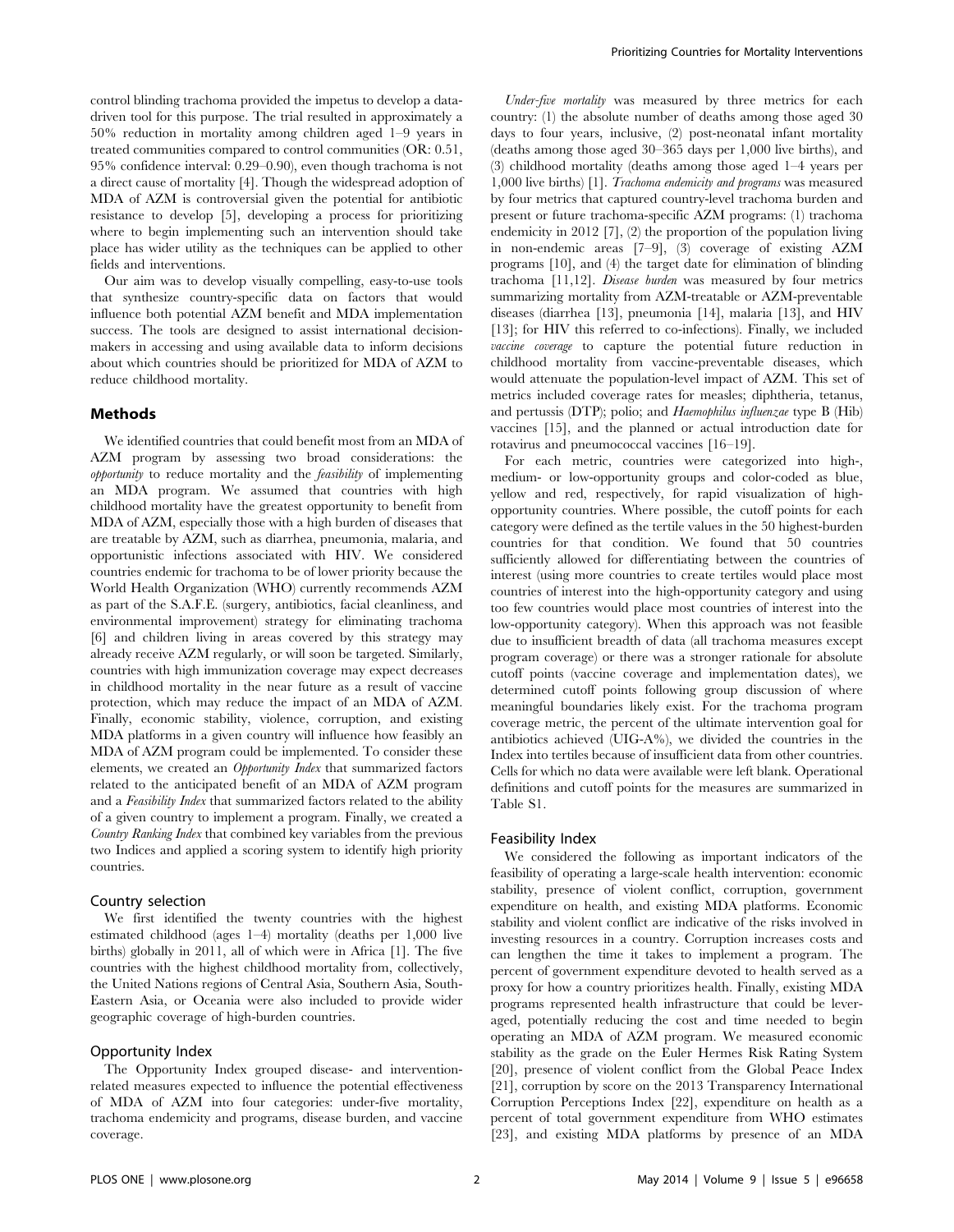program for lymphatic filariasis, soil-transmitted helminths, schistosomiasis or malaria in pregnancy [7,24].

Similar to the Opportunity Index, we placed countries into categories of high, medium, and low feasibility and used the same color-coding scheme described above. The cutoff points for all variables except the Global Peace Index (GPI) were determined after discussion and group consensus was achieved, as no universally accepted ranking systems or cut off criteria for these characteristics exist. For the Global Peace Index we defined tertiles from the scores of the 50 highest-scoring countries. Operational definitions and cutoff points for the measures are summarized in Table S1.

### Country Ranking Index

The Country Ranking Index combined the most relevant data from the Opportunity and Feasibility Indices to prioritize countries for implementing an MDA of AZM: the proportion of the population living in areas not endemic for trachoma (taken directly from the Opportunity Index) and four weighted composite scores for under-five mortality, disease burden, immunization coverage, and feasibility (compiled from individual categories in the Opportunity and Feasibility Indices).

To create the composite scores, we assigned numeric values to each category of opportunity or feasibility in those Indices. High opportunity/feasibility was scored as 3, medium as 2, and low as 1. For the one instance of missing data in government expenditure on health, we took an average of that country's scores in the other feasibility variables. These numeric values were weighted and summed to produce a single score for each of the mortality, disease, vaccine coverage, and feasibility composite measures. The weighting schemes accounted for differences in the relative importance of each individual measure (Table S1). Briefly, the mortality and disease burden weighting schemes gave equal weight to each measure, the immunization coverage scheme gave greater weight to vaccines targeted at diseases potentially impacted by AZM, and the feasibility composite measure applied greater weight to measures most likely to hinder or facilitate an MDA of AZM, namely violence, corruption, and the number of existing MDA platforms.

We then divided metrics within the Country Ranking Index into high, medium and low priority categories, as described in Table S1. For the four composite variables, we divided the countries into tertiles. We calculated a crude country score for each country by using the same scoring system of 3 points for high, 2 for medium, and 1 for low rankings and summing the total of all variables. In addition, we calculated a weighted country score that reduced the weight of the immunization coverage and feasibility composite scores. We reasoned that, while immunization programs would likely reduce future childhood mortality and decrease the effect of an MDA of AZM program, there may be other causes of morbidity and mortality that could be impacted by an MDA of AZM program. In the case of feasibility, we expected that accommodations could be made during program design to surmount the challenges of conducting such a program. However, in order to assess the effect of these assumptions, we conducted a sensitivity analysis with two additional weighting schemes: 1) doubling the weight of the feasibility score and weighting all other scores at one, and 2) giving trachoma a half weighting and weighting all other scores at one. We then compared the five highest-scoring and five lowest-scoring countries under each scenario.

# Results

Twenty-five countries met our criteria for inclusion and are summarized in the Indices. The childhood mortality rate ranged from 15 deaths per 1,000 live births in Myanmar to 92per 1,000 live births in Niger, with a median of 49.5 per 1,000 live births. Collectively, the 25 countries had an estimated 2,069,900 deaths among children aged 30 days to 4 years in 2011, 63.4% of which occurred in just five countries: Nigeria, the Democratic Republic of Congo, Pakistan, Afghanistan, and Niger (Table S2).

# Opportunity Index

Approximately three-quarters of the countries had high opportunity in terms of potential for reduction in post-neonatal and childhood mortality rates, which was expected given that the latter was a criterion for country selection (Table S2). However, 10 of the 16 countries with highest childhood mortality rates were in the medium- and low-opportunity categories in terms of the absolute number of childhood deaths. Although 21 of the 25 countries were endemic for trachoma, 6 of these had a high proportion of the population living in areas where trachoma was not endemic, indicating high opportunity. In addition, 8 endemic countries had either no trachoma program or low trachoma program coverage, indicating that some countries where trachoma is endemic may still have high opportunity for an MDA of AZM. Opportunity was not consistently high in the burden of disease metrics, with only 3 countries having a high opportunity level across all four diseases (Cameroon, Chad, and Nigeria), and 9 countries having high opportunity in three diseases. Coverage rates for immunizations were generally medium to high, indicating low to moderate opportunity.

#### Feasibility Index

Countries varied substantially in the metrics associated with the feasibility of implementing a successful MDA of AZM program (Table S3). Most (18 of 25) of the countries received the lowest possible grade for economic stability, implying some risk for any intervention. A majority of countries were in the highest tertile derived from the GPI, but there was significant variation in scores. The country with the lowest GPI score (Lao PDR), indicating a more peaceful country, was ranked 39th out of all nations whereas the country with the highest GPI score (Afghanistan) was ranked the least peaceful country in the world. Most (20 of 25) countries listed fell in the bottom third of possible transparency scores, indicating potential challenges to implementing and operating a program. Similarly, more than half (14 of the 25 countries) spent less than 10% of total government expenditure on healthcare in 2011, which may reflect lower national prioritization of health and greater attention to other sectors or expenditures. Finally, all countries except Pakistan had at least one MDA platform already in place and 15 had three or four platforms, suggesting that there was experience with MDA programs that could be leveraged to support an AZM MDA program.

# Country Ranking Index

The unweighted country scores ranged from a low of 6 (Pakistan) to a high of 12 (Equatorial Guinea) (Figure 1, see Figure S1 for the color version). Once weighting was applied, scores ranged from 5 (Malawi and Pakistan) to 9.5 (Angola, Cameroon, and Equatorial Guinea). In sensitivity analyses, the groups of countries with the highest and lowest scores remained fairly consistent when different weighting schemes were employed (Table 1).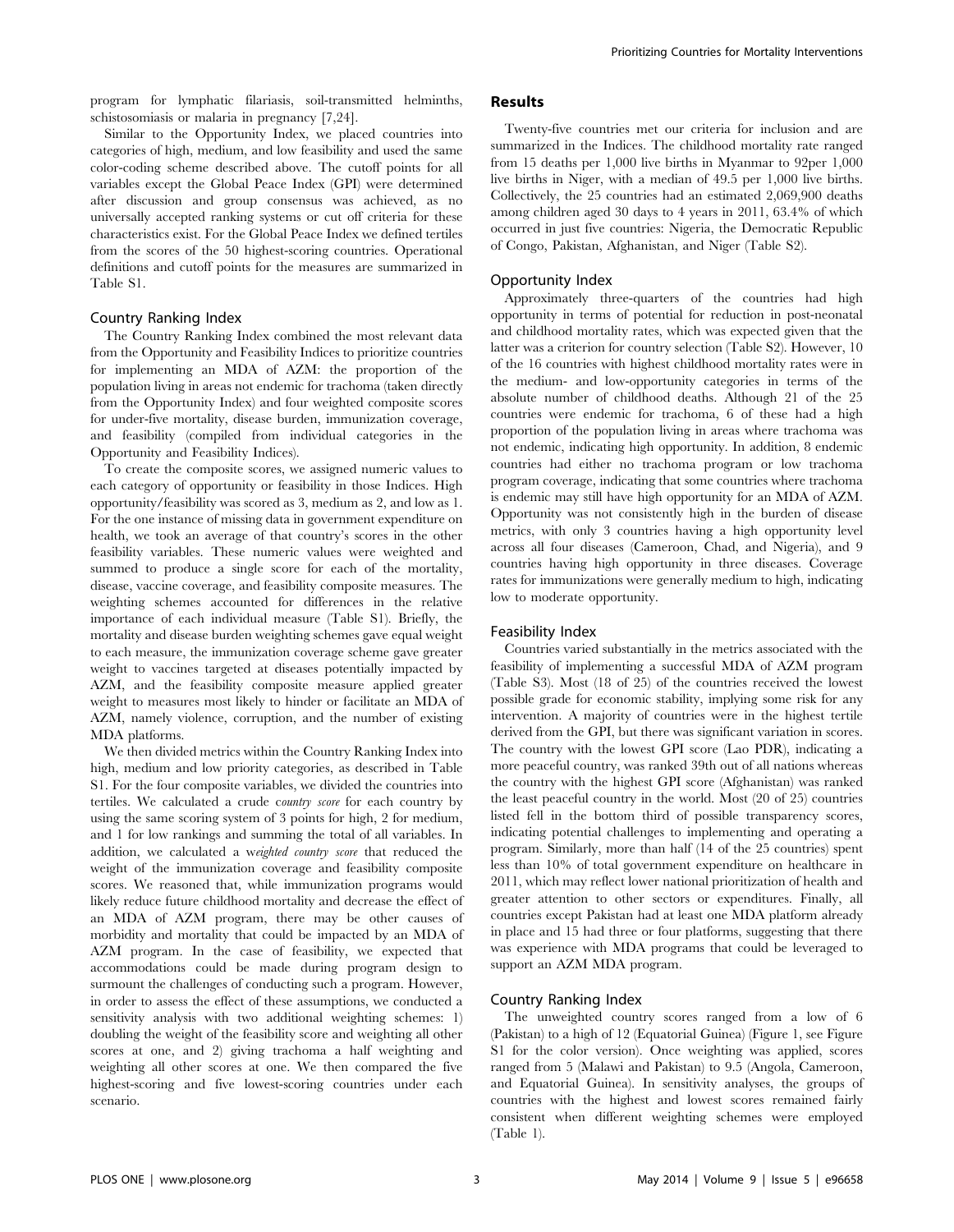| <b>Country</b>                             | <b>Under-Five</b><br><b>Mortality</b> | <b>Trachoma</b> | <b>Disease</b><br><b>Burden</b> | <b>Interventions</b> | <b>Feasibility</b> | <b>Unweighted</b><br><b>Country Score</b> | <b>Weighted</b><br>1 | <b>Weighted</b><br>2 | <b>Weighted</b><br>Country Score   County Score   Country Score  <br>3 |
|--------------------------------------------|---------------------------------------|-----------------|---------------------------------|----------------------|--------------------|-------------------------------------------|----------------------|----------------------|------------------------------------------------------------------------|
| Afghanistan                                | 2.67                                  | 66%             | $\overline{2}$                  | 1.27                 | 1.2                | $\overline{7}$                            | 6                    | 8                    | 6                                                                      |
| Angola                                     | 3.00                                  | 100%            | 2.75                            | 1.13                 | 2.1                | 11                                        | 9.5                  | 13                   | 9.5                                                                    |
| <b>Benin</b>                               | 1.67                                  | 86%             | $\overline{2}$                  | 1.40                 | 2.6                | 10                                        | 7.5                  | 13                   | 8.5                                                                    |
| <b>Burkina Faso</b>                        | 3.00                                  | 21%             | 2.5                             | 1.00                 | 2.6                | 10                                        | 8                    | 13                   | 9.5                                                                    |
| <b>Burundi</b>                             | 2.33                                  | 58%             | 3                               | 1.00                 | 1.6                | 9                                         | $\boldsymbol{8}$     | 10                   | 8                                                                      |
| Cameroon                                   | 2.33                                  | 77%             | 3                               | 1.13                 | 2.3                | 11                                        | 9.5                  | 13                   | 9.5                                                                    |
| <b>Central African</b><br><b>Republic</b>  | 2.33                                  | 96%             | 2.75                            | 1.80                 | 1.5                | 10                                        | 8.5                  | 11                   | 8.5                                                                    |
| Chad                                       | 2.67                                  | 58%             | 3                               | 2.07                 | 1.6                | 11                                        | 9                    | 12                   | 10                                                                     |
| Democratic Republic of<br>the Congo        | 3.00                                  | 93%             | 2.75                            | 1.27                 | 1.3                | 10                                        | 9                    | 11                   | 8.5                                                                    |
| <b>Equatorial Guinea</b>                   | 2.33                                  | 100%            | 2.5                             | 3.00                 | 2.0                | 12                                        | 9.5                  | 14                   | 10.5                                                                   |
| <b>Guinea</b>                              | 2.67                                  | 71%             | 2.5                             | 1.67                 | 2.2                | 10                                        | 8                    | 12                   | 9                                                                      |
| Guinea-Bissau                              | 2.33                                  | 6%              | 2.75                            | 1.33                 | 1.8                | 9                                         | $\overline{7}$       | 11                   | 8.5                                                                    |
| Lao People's<br><b>Democratic Republic</b> | 1.00                                  | 92%             | 1.25                            | 1.93                 | 2.2                | 10                                        | 7.5                  | 12                   | 8.5                                                                    |
| Malawi                                     | 2.00                                  | 39%             | $\overline{2}$                  | 1.00                 | 2.6                | 7                                         | 5                    | 10                   | 6.5                                                                    |
| Mali                                       | 3.00                                  | 32%             | 2.5                             | 1.13                 | 2.3                | 9                                         | 7.5                  | 11                   | 8.5                                                                    |
| Mozambique                                 | 2.67                                  | 66%             | 2.5                             | 1.80                 | 2.3                | 10                                        | 8                    | 12                   | 9                                                                      |
| <b>Myanmar</b>                             | 1.33                                  | 66%             | 1.25                            | 2.07                 | 1.6                | 8                                         | 6                    | 9                    | $\overline{7}$                                                         |
| <b>Niger</b>                               | 3.00                                  | 15%             | 2.5                             | 1.33                 | 2.5                | 11                                        | 8.5                  | 14                   | 10.5                                                                   |
| <b>Nigeria</b>                             | 2.67                                  | 68%             | 3                               | 2.13                 | 1.4                | 11                                        | 9                    | 12                   | 10                                                                     |
| Pakistan                                   | 1.67                                  | 72%             | 1.5                             | 1.27                 | 1.0                | 6                                         | 5                    | $\overline{7}$       | 5                                                                      |
| Papua New Guinea                           | 1.33                                  | 16%             | 1.5                             | 1.93                 | 2.4                | 9                                         | 6                    | 12                   | 8.5                                                                    |
| <b>Sierra Leone</b>                        | 2.33                                  | 100%            | 2.75                            | 1.13                 | 2.3                | 10                                        | 8.5                  | 12                   | 8.5                                                                    |
| <b>Somalia</b>                             | 2.00                                  | 45%             | 2.5                             | 2.80                 | 1.2                | 8.75                                      | 6.75                 | 9.75                 | 7.875                                                                  |
| Togo                                       | 2.00                                  | 73%             | 2.25                            | 1.47                 | 2.4                | 8.75                                      | 6.25                 | 11.75                | 7.875                                                                  |
| Zambia                                     | 2.67                                  | 85%             | 2.25                            | 1.53                 | 2.5                | 11                                        | 8.5                  | 14                   | 9.5                                                                    |

Under-Five Mortality: Composite score based on mortality estimates in the Opportunity Index

Trachoma: % pop in non-endemic areas (100 minus percent of total population living in trachoma-endemic areas)

Disease burden: Composite disease burden score based on burden estimates in Opportunity Index

Interventions: Mortality interventions composite score based on vaccine coverage and planned dates of vaccine introduction in Opportunity Index

Feasibility: Feasibility composite score based on indices represented in Feasibility Index

Unweighted Country Score: Final score based on all summary table indices where red cells (+3), yellow cells (+2), and blue cells (+1)

Weighted Country Score 1: Final score based on all summary table indices where red cells (+3), yellow cells (+2), and blue cells (+1) with intervention and feasibility column scores down weighted by half

Weighted Country Score 2: Final score based on all summary table indices where red cells (+3), yellow cells (+2), and blue cells (+1) with feasibility column scores up weighted to 2

Weighted Country Score 3: Final score based on all summary table indices where red cells (+3), yellow cells (+2), and blue cells (+1) with trachoma column scores down weighted to 0.5

Figure 1. The Country Ranking Index summarizes opportunity and feasibility for implementing an azithromycin mass drug administration (darkest = highest ranked tertile, lightest = lowest ranked tertile). doi:10.1371/journal.pone.0096658.g001

# **Discussion**

This series of tools can assist donor organizations in identifying countries most likely to successfully reduce childhood mortality through an MDA of AZM program. They can also be adapted for use with a variety of other interventions. While the Opportunity Index in particular is targeted at an AZM intervention, the general framework has wider applicability to other programs. Many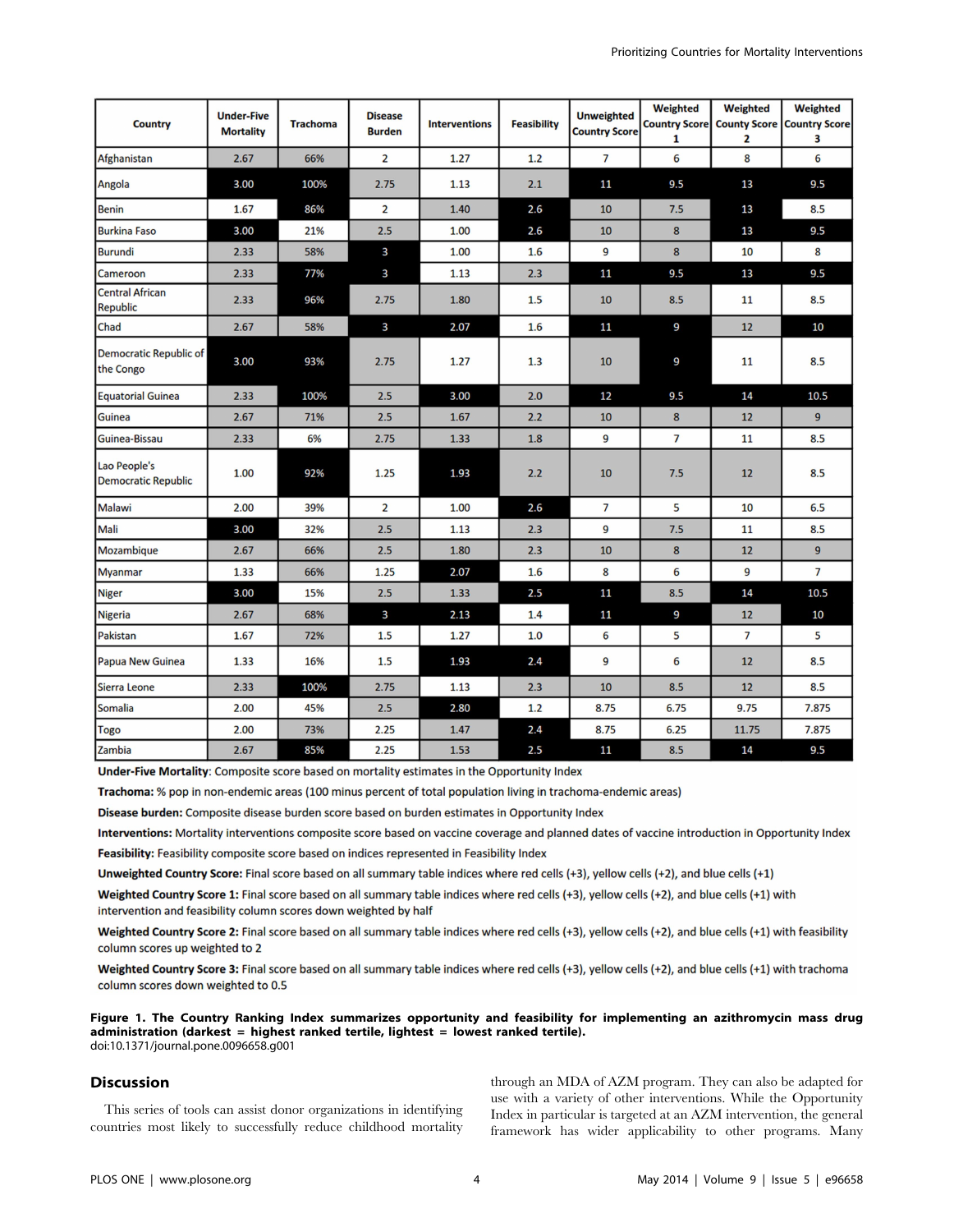Table 1. Highest- and lowest-ranked countries under different weighting scenarios.

|                   |                | <b>Rank Unweighted</b>                                   | Scenario 1                            | <b>Scenario 2</b>                               | Scenario 3                                       |
|-------------------|----------------|----------------------------------------------------------|---------------------------------------|-------------------------------------------------|--------------------------------------------------|
| Highest<br>scores |                | <b>Equatorial Guinea</b>                                 | Angola                                | <b>Equatorial Guinea</b>                        | <b>Equatorial Guinea</b>                         |
|                   | $\overline{2}$ | (2 = ) Angola, Cameroon, Chad, Niger,<br>Nigeria, Zambia | Cameroon                              | Niger                                           | Niger                                            |
| 3                 |                |                                                          | <b>Equatorial Guinea</b>              | Zambia                                          | Chad                                             |
| $\overline{4}$    |                |                                                          | $(4=)$ Chad, DRC, Nigeria             | (4 = ) Angola, Benin, Burkina Faso,<br>Cameroon | Nigeria                                          |
| 5                 |                |                                                          |                                       |                                                 | (5 = ) Angola, Burkina Faso, Cameroon,<br>Zambia |
| Lowest<br>scores  | 21             | $(20 =)$ Somalia, Togo                                   | $(21 =)$ Afghanistan,<br>Myanmar, PNG | (20 = ) Burundi, Malawi                         | $(20 =)$ Somalia, Togo                           |
|                   | 22             | Myanmar                                                  |                                       | Somalia                                         | Myanmar                                          |
|                   | 23             | Afghanistan                                              |                                       | Myanmar                                         | Malawi                                           |
|                   | 24             | Malawi                                                   | Malawi                                | Afghanistan                                     | Afghanistan                                      |
|                   | 25             | Pakistan                                                 | Pakistan                              | Pakistan                                        | Pakistan                                         |
|                   |                |                                                          |                                       |                                                 |                                                  |

Scenario 1: Immunization and feasibility scores weighted to 0.5, other scores weighted at 1.

Scenario 2: Feasibility score weighted to 2, other scores weighted at 1.

Scenario 3: Trachoma score weighted to 0.5, other scores weighted at 1.

DRC = Democratic Republic of the Congo.

PNG = Papua New Guinea.

doi:10.1371/journal.pone.0096658.t001

countries may benefit from interventions to reduce childhood mortality and the tools provide a useful mechanism to prioritize countries for interventions using a data-driven, systematic assessment of opportunity and feasibility.

The Opportunity Index revealed that even among countries with high overall childhood mortality, there was substantial variation in the opportunity for an MDA of AZM program to reduce mortality. The variation was especially noticeable in the disease burden metrics, where countries tended to fall into the high opportunity category in two or three diseases, but low or medium opportunity categories in others. Countries that had high opportunity in terms of disease burden sometimes had low opportunity in terms of vaccine coverage. This finding supports the approach of including a wide range of metrics when using the Index to target implementation of interventions such as MDA of AZM, where the mechanism of action is broad or unknown.

The Feasibility Index demonstrated that implementing a largescale MDA of AZM would be challenging in many of the countries that could benefit most from such a program. Corruption and economic stability were issues in almost all the countries examined, and it was primarily the presence or absence of violence and existing MDA platforms that accounted for variance in the country scores. The Feasibility Index could be enhanced by gathering evidence on the particular aspects of corruption and economic stability that have a larger impact than others on the success of MDA programs, which would enable finer distinctions to be made in these two indicators.

The Indices have several strengths. They are data driven, which enables empiric comparisons among countries and informs decision making processes. Information is condensed into a visually accessible format; the color coding enables users to tell at a glance the opportunity, feasibility or overall potential benefit of an MDA of AZM in a particular country, and compare relative differences between countries. There is also substantial flexibility in the weighting and selection criteria, which allows for adaptation as new data become available and for decision makers to prioritize different factors based on their relevance to specific questions or

contexts. In the case of our application of the Indices to an MDA of AZM, the four weighting scenarios we assessed yielded similar results, indicating that our choice of metrics was fairly robust. The need to explicitly state these prioritizations encourages transparent decision making.

There are also limitations to the tools. They are not designed to inform intervention selection, but instead are intended for use once an intervention has been identified. The very process of selecting a particular intervention from alternatives is often subject to political influence. It may be possible to adapt the tools to allow comparison of different interventions and selection of the optimal one for a particular country but other tools already exist for this purpose, such as the Lives Saved Tool (LiST) [25]. Instead, the Indices could be enhanced by including consideration of existing or planned interventions in a particular country (beyond immunization) and prioritizing high-need countries that are not likely to already be receiving interventions. This is also not the first tool developed for ranking countries in terms of feasibility of achieving a health goal [26].

To compare a large number of countries, we required standardized metrics that are widely collected. However, these standardized data may not always reflect the most accurate or appropriate measure of disease burden, intervention coverage or feasibility. The quality of the data also likely varies across countries. In order for these types of tools to be accurate and useful, countries, intergovernmental entities and organizations need to coordinate and standardize data collection and data sharing efforts. There may be additional factors or activities not identified that could interfere with the potential opportunity or feasibility within a country, for example, the willingness of that country's government to introduce an MDA of AZM program. We did not include a cost-effectiveness metric and this is a critical consideration in determining where to deploy an intervention. Including a cost-effectiveness parameter in the Feasibility Index may enhance the utility of these tools in future adaptations. Data were analyzed at the national level, which may mask heterogeneity within that country. Although we attempted to use an evidence